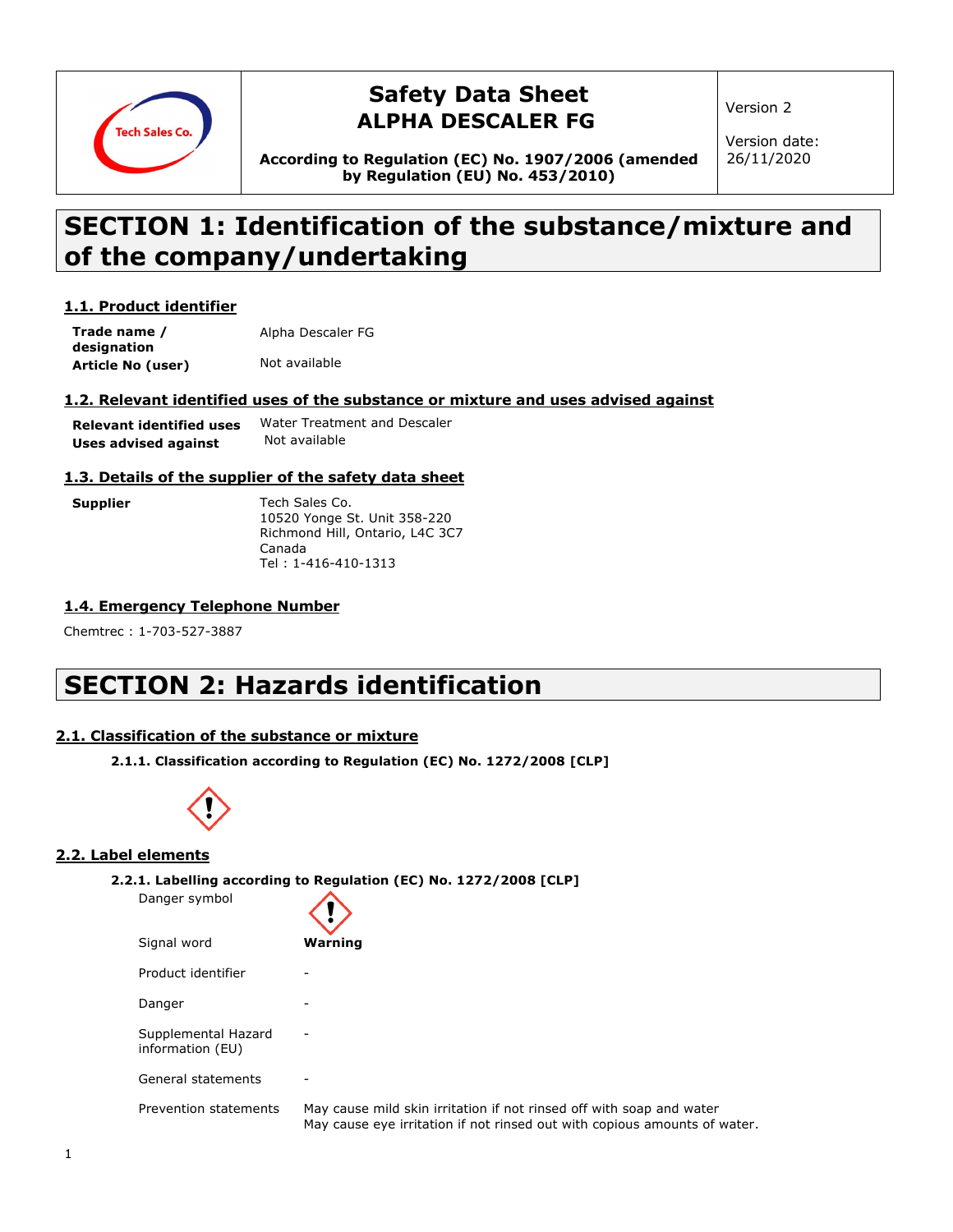|                        | Wear protective gloves/eye protection<br>Wash thoroughly after handling                                                                                                                         |
|------------------------|-------------------------------------------------------------------------------------------------------------------------------------------------------------------------------------------------|
| Response statements    | IF IN EYES: Rinse cautiously with water for several minutes. Remove contact lenses, if<br>present and easy to do. Continue rinsing.<br>If skin irritation occurs: Get medical advice/attention. |
| Storage statements     |                                                                                                                                                                                                 |
| Disposal statements    | $\overline{\phantom{a}}$                                                                                                                                                                        |
| Additional information | -                                                                                                                                                                                               |

### **2.3. Other hazards**

Not available

# **SECTION 3: Composition/information on ingredients**

No ingredients are hazardous according to REACH criteria. No components need to be disclosed according to the applicable regulations.

# **SECTION 4: First aid measures**

### **4.1. Description of first aid measures**

| <b>General information</b>            | In case of accident or unwellness, seek medical advice immediately (show directions for use or<br>safety data sheet if possible).   |
|---------------------------------------|-------------------------------------------------------------------------------------------------------------------------------------|
| <b>Following inhalation</b>           | Provide fresh air.                                                                                                                  |
|                                       | If breathing is difficult, remove victim to fresh air and keep at rest in a position comfortable for<br>breathing.                  |
|                                       | If breathing is irregular or stopped, administer artificial respiration.<br>Immediately call a doctor.                              |
| <b>Following skin contact</b>         | After contact with skin, take off immediately all contaminated clothing, and wash immediately with<br>plenty of water and soap.     |
|                                       | If skin irritation occurs: Get medical advice/attention.                                                                            |
| <b>Following eye contact</b>          | IF IN EYES: Rinse cautiously with water for several minutes. Remove contact lenses, if present and<br>easy to do. Continue rinsing. |
|                                       | In case of eye irritation consult an ophthalmologist.                                                                               |
| <b>Following ingestion</b>            | Do NOT induce vomiting.                                                                                                             |
|                                       | Rinse mouth thoroughly with water.                                                                                                  |
|                                       | Never give anything by mouth to an unconscious person or a person with cramps.                                                      |
|                                       | Call a doctor if you feel unwell.                                                                                                   |
| Self-protection of the<br>first aider | Not available                                                                                                                       |

### **4.2. Most important symptoms and effects, both acute and delayed**

**Symptoms** May causes mild eye irritation if not rinsed with copious amounts of water. **Effects** Not available

### **4.3. Indication of any immediate medical attention and special treatment needed**

**Notes for the doctor** Treat symptomatically. **Special treatment** Not available

# **SECTION 5: Firefighting measures**

### **5.1. Extinguishing media**

Product does not support combustion, use extinguishing agent for type of surrounding fire.

### **5.2. Special hazards arising from the substance or mixture**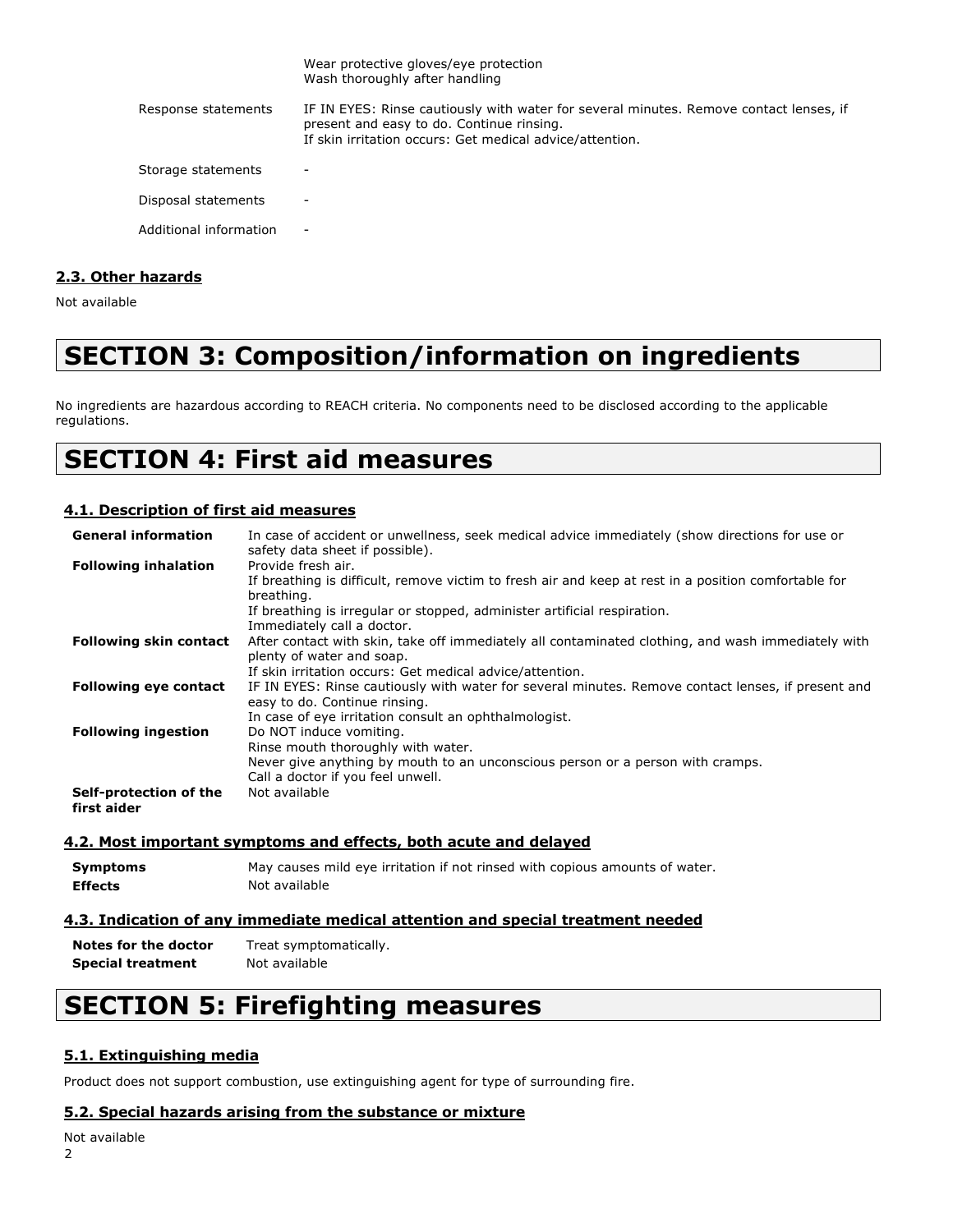### **5.3. Advice for firefighters**

Special protective equipment for firefighters: Wear a self-contained breathing apparatus and chemical protective clothing.

### **Additional information**

Use water spray jet to protect personnel and to cool endangered containers. Move undamaged containers from immediate hazard area if it can be done safely. Do not inhale explosion and combustion gases. Collect contaminated fire extinguishing water separately. Do not allow entering drains or surface water.

# **SECTION 6: Accidental release measures**

### **6.1. Personal precautions, protective equipment and emergency procedures**

Use personal protection equipment. Do not breathe vapour. Provide adequate ventilation.

For non-emergency personnel: Remove persons to safety. Personal precautions: Use personal protection equipment.

For emergency responders: Wear personal protective clothing (see section 8). Personal protection equipment: Wear breathing apparatus if exposed to vapours/dusts/aerosols.

### **6.2. Environmental precautions**

Ensure waste is collected and contained. No special environmental measures are necessary.

### **6.3. Methods and material for containment and cleaning up**

For containment: Absorb with liquid-binding material (e.g. sand, diatomaceous earth, acid- or universal binding agents). For cleaning up: Collect in closed and suitable containers for disposal. Dispose of waste according to applicable legislation.

### **6.4. Reference to other sections**

Disposal: see section 13

### **Additional information**

Not available

## **SECTION 7: Handling and Storage**

### **7.1. Precautions for safe handling**

Avoid contact with skin and eyes. Do not breathe vapors or spray mist. For precautions see section 2.2. Protective measures: Environmental precautions: See section 8.

Advices on general occupational hygiene: When using do not eat, drink, smoke, sniff. Wash hands before breaks and after work.

### **7.2. Conditions for safe storage, including any incompatibilities**

Keep container tightly closed and in a well-ventilated place. Store in a dry place. Open containers must be carefully closed/resealed and kept upright to prevent leakage. Do not mix with strong oxidizing agents Advice on joint storage: Storage class: no classification

### **7.3. Specific end uses**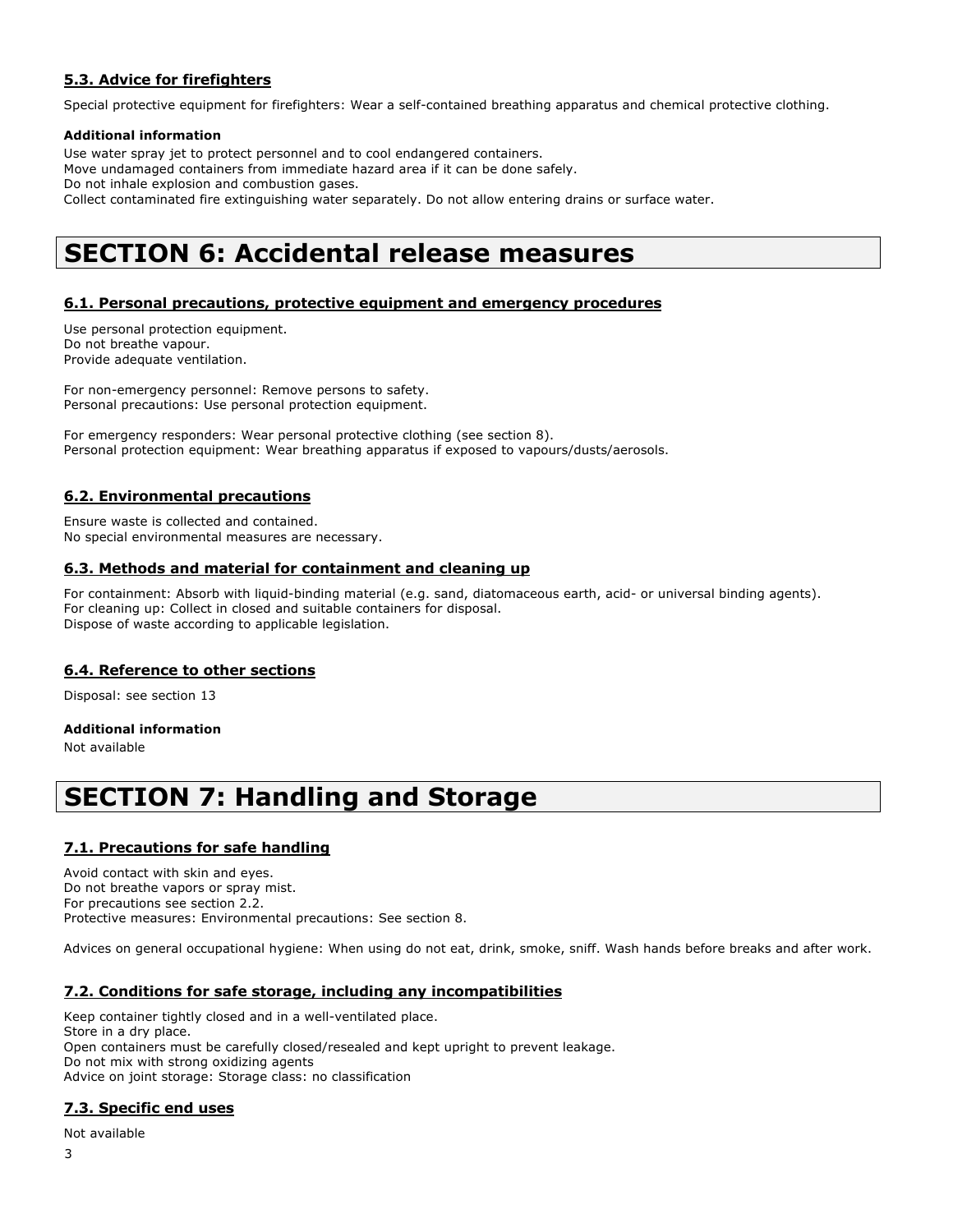# **SECTION 8: Exposure controls / personal protection**

### **8.1. Control parameters**

Contains no substances with occupational exposure limit values.

### **8.2. Exposure controls**

#### **8.2.1. Appropriate engineering controls**

Use personal protective equipment as required. Handle in accordance with good industrial hygiene and safety practices.

#### **8.2.2. Personal protection equipment**

#### **Eye protection**

While eye protection is not required, where protection from nuisance levels are desired, use equipment for eye protection tested and approved under appropriate government standards such as NIOSH (US) or EN 166(EU).



Hand protection<br>While skin protection is not required, where protection from nuisance levels are desired, Gloves must be inspected prior to use. Use proper glove removal technique. Dispose of contaminated gloves after use in accordance with applicable laws and good laboratory practices. Wash and dry hands.

#### **Respiratory protection**

Usually no personal respirative protection necessary.

**8.2.3. Environmental exposure controls** 

#### **8.2.4. Consumer exposure controls**

Not available

#### **Additional information**  Not available

# **SECTION 9: Physical and chemical Properties**

### **9.1. Information on basic physical and chemical properties**

| <b>Appearance</b>                   | Physical state: liquid              |
|-------------------------------------|-------------------------------------|
|                                     | Colour: No data available           |
| Odour                               | Mild soapy                          |
| <b>Odour threshold</b>              | Value: No data available            |
| рH                                  | Value: $< 1$                        |
| <b>Melting point/freezing point</b> | Value: $< -17$ <sup>o</sup> C       |
| Initial boiling point and           | Value: $> 107$ °C                   |
| boiling range                       |                                     |
| <b>Flash point</b>                  | Value: $> 85^{\circ}$ C (ASTM D-56) |
| <b>Evaporation rate</b>             | Value: No data available            |
| <b>Flammability</b>                 | Value: No data available            |
| Vapour pressure                     | Value: No data available            |
| <b>Vapour density</b>               | Value: No data available            |
| <b>Relative density</b>             | Value: $1.12 \pm 0.04$              |
| Solubility(ies)                     | Value: 100% Soluble                 |
| <b>Partition coefficient: n-</b>    | Value: liquid                       |
| octanol/water (Log KOC)             |                                     |
| <b>Auto-ignition temperature</b>    | Value: No data available            |
| <b>Decomposition temperature</b>    | Value: No data available            |
| Viscosity                           | Value: No data available            |
| <b>Explosive properties</b>         | Value: No data available            |
| <b>Oxidising properties</b>         | Value: No data available            |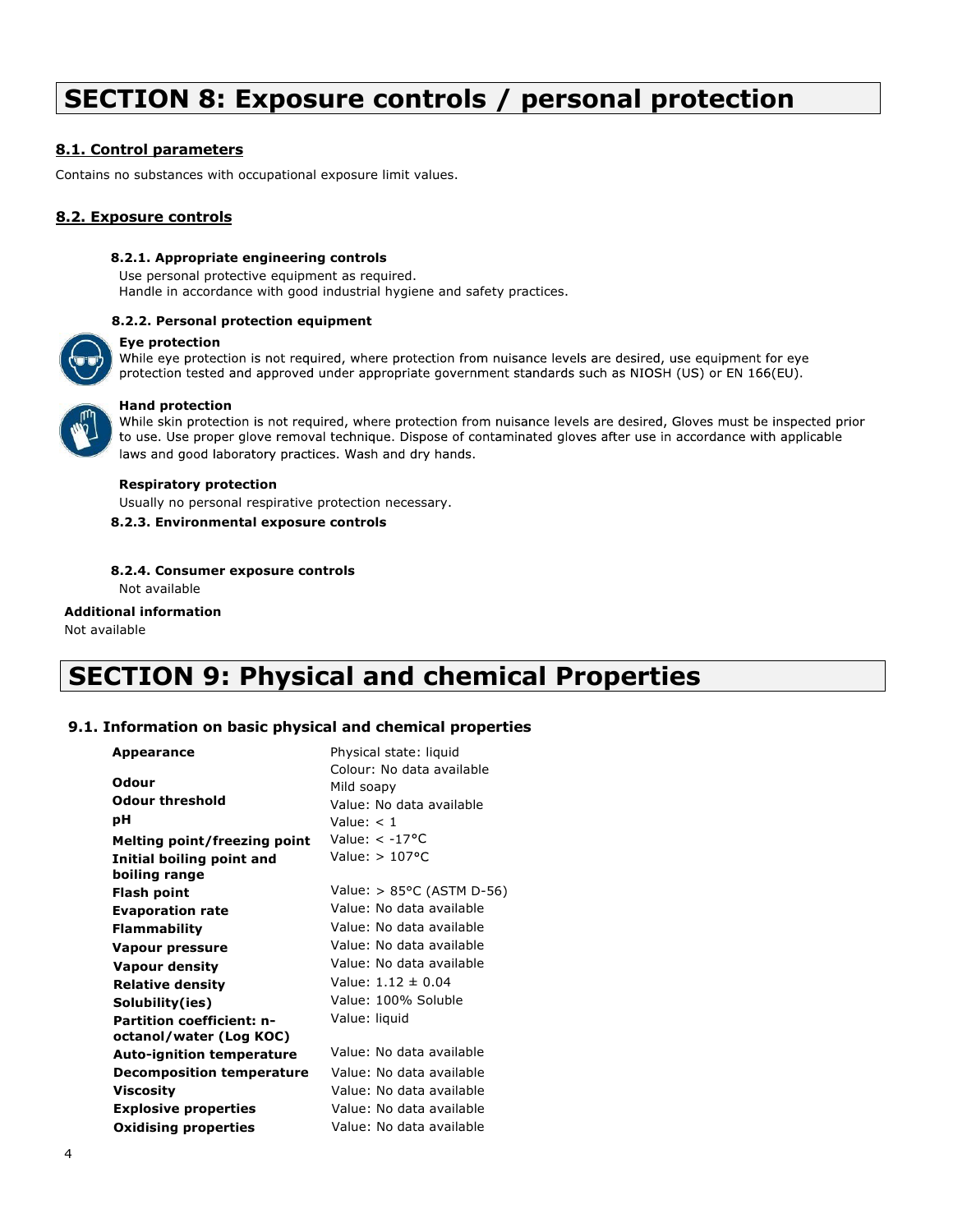# **SECTION 10: Stability and Reactivity**

### **10.1. Reactivity**

This material is considered to be non-reactive under normal use conditions.

### **10.2. Chemical stability**

The product is stable under storage at normal ambient temperatures.

### **10.3. Possibility of hazardous reactions**

No hazardous reaction when handled and stored according to provisions.

### **10.4. Conditions to avoid**

No information available.

### **10.5. Incompatible materials**

Not available

### **10.6. Hazardous decomposition products**

Does not decompose when used for intended uses. In the event of fire, see section 5.

### **Additional information**

Not available

# **SECTION 11: Toxicological information**

### **11.1. Information on toxicological effects**

### **11.1.1. Toxicokinetics, metabolism and distribution**

Acute toxicity - LD50 Oral - rat - 17,300 mg/kg

### **11.1.2. Information on toxicological effects**

Skin corrosion/irritation: no data available Serious eye damage/irritation: no data available Respiratory or skin sensitisation: no data available Repeated dose toxicity (subacute, subchronic, chronic): no data available CMR effects (carcinogenicity, mutagenicity and toxicity for reproduction): Based on available data, the classification criteria are not met.

### **11.1.3. Symptoms related to the physical, chemical and toxicological characteristics**

Not available

### **11.1.4. Carcinogenicity, mutagenicity or reproductive toxcity**

IARC: No component of this product present at levels greater than or equal to 0.1% is identified as probable, possible or confirmed human carcinogen by IARC. ACGIH: No component of this product present at levels greater than or equal to 0.1% is identified as a carcinogen or potential carcinogen by ACGIH. NTP: No component of this product present at levels greater than or equal to 0.1% is identified as a known or anticipated carcinogen by NTP. OSHA: No component of this product present at levels greater than or equal to 0.1% is identified as a carcinogen or potential carcinogen by OSHA.

#### **Additional information**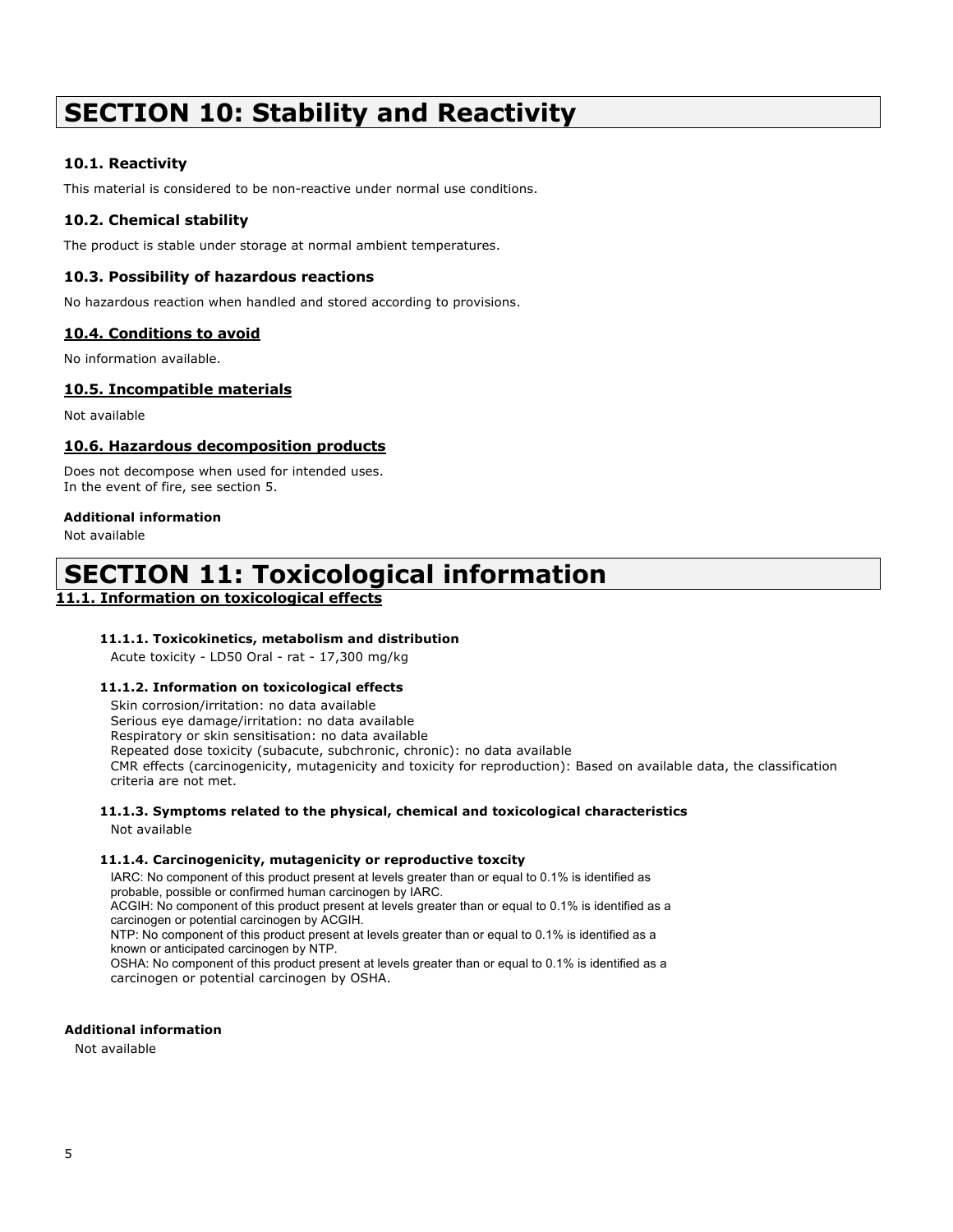# **SECTION 12: Ecological information**

### **12.1. Toxicity**

No information available.

### **12.2. Persistence and degradability**

No information available.

### **12.3. Bioaccumulative potential**

Does not bioaccumlate

### **12.4. Mobility in soil**

No information available.

### **12.5. Results of PBT and vPvB assessment**

The substances in the mixture does not meet the PBT/vPvB criteria according to REACH, annex XIII.

### **12.6. Other adverse effects**

Not available

# **SECTION 13: Disposal considerations**

### **13.1. Waste treatment methods**

Waste treatment options:

Appropriate disposal / Product: Dispose of waste according to applicable legislation. Delivery to an approved waste disposal company.

Appropriate disposal / Package: Handle contaminated packages in the same way as the substance itself.

Remark: The allocation of waste identity numbers/waste descriptions must be carried out according to the EEC, specific to the industry and process. For recycling, contact manufacturer.

### **Additional information**